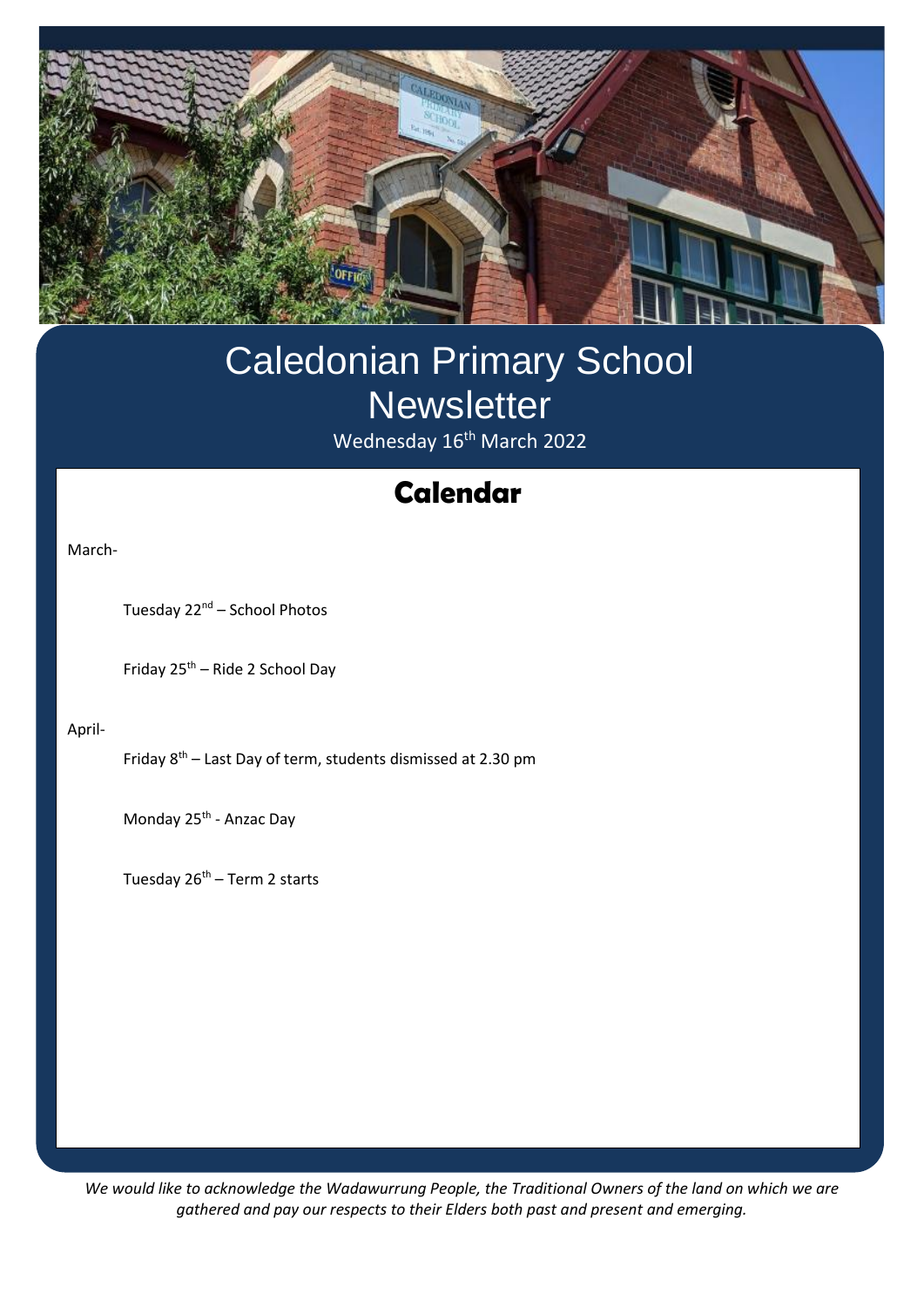#### Dear Families,

I do need to clarify something. I do not normally wear a matching track suit. Nor do I participate in any normal sports. I think matching tracksuits are really funny and usually save it for embarrassing my daughters, one of my favourite pastimes…

However, Athletics was a blast! The only real reason to hold the athletics day is to give kids a sports experience, a bit of fun and a day parents can come along and see their kids do their best! Sure, there are always some that are really sporty but primary school athletics are a long way from the Olympics. I can verify as a parent of very uncoordinated children that just getting them to have a run is a win!

A big thanks to Mr Vagg who filled the role of Chief Marshall on the day. Mr Vagg and Mr Dickson put the whole thing together as an addition to their normal work and it couldn't have been run without their time and dedication! Also, our parent helpers, manning events, shepherding students and hitting the timers can mean they don't actually get to see much of their own kids on the day. We really appreciate your help as we simply don't have enough staff to run an event like athletics without you! And our Woodman's Hill helpers who did an incredible job helping and supporting our students in their attempts to break records. Lastly, our teachers, many of whom seem to have the same level of sporting prowess as me, put in a huge day. Managing kids in the unusual environment of Llanberris is very different. Multiple toilet stops, constant hunger (kids are always hungry) and general excitement can be exhausting and I am sure our teachers were in bed by 7:30 on Friday. Thanks guys!

We are very quickly heading towards the end of term and parent teacher interviews. Karren Jennings has started early today as she will be on leave during the normal interview time. Interviews will be on the 28<sup>th</sup> March (week 9 of term) and we will inform you as soon as we have the system open for bookings via Compass.

As we are unable to run assemblies safely at the moment, online assemblies are our substitute. We are running these as a google meet and students from each grade have been hosting. I know we can't share these with the parent community, but I can say its been wonderful to see our students using technologies to communicate. We have, each week, had the host class share their learning with the whole school which has been a fabulous way for children to take pride in what they are learning. It's a simple thing that we hope to take to "real life" assemblies when the time comes.

NOP and POP may be something your children tell you about. POP's are persuasive outline planners and NOP's are narrative outline planners. As part of our writing instruction, we focus on providing the "scaffolds" to learning using these planners. They allow children to plan a sequenced and ordered piece of writing. The "Writing Revolution" training we received last year provides a framework for writing that includes structured explicit instruction on sentence, paragraph and complete written pieces. NOPs and POPs are part of this! If you child is in years 3-6, they should be familiar with this, so you could ask them, so you don't have the usual, "What did you do at school today?" and "ah nuthhin" conversation!

We have also, as a result of our Professional Learning with Professor Peter Sullivan, been trailing a whole host of strategies in teaching mathematics. One of the most interesting approaches is the idea of allowing students to engage in mathematical thinking (for example a written maths problem) before giving any actual instruction. This may seem weird, but by getting children to **think** first we can "tune in" to the mathematics and then provide the instruction. While much of maths is formulas and timetables, actually being able to approach problems mathematically is the real challenge and thanks to Mrs Jennings we are all on a new mission to do so!

Here is a maths problem you can try at home!

- It is 890 km by road from Melbourne to Sydney.
- It is 190 km further from Albury to Sydney than it is from Melbourne to Albury.
- How far is it from Melbourne from Albury?

Have a great week! Ben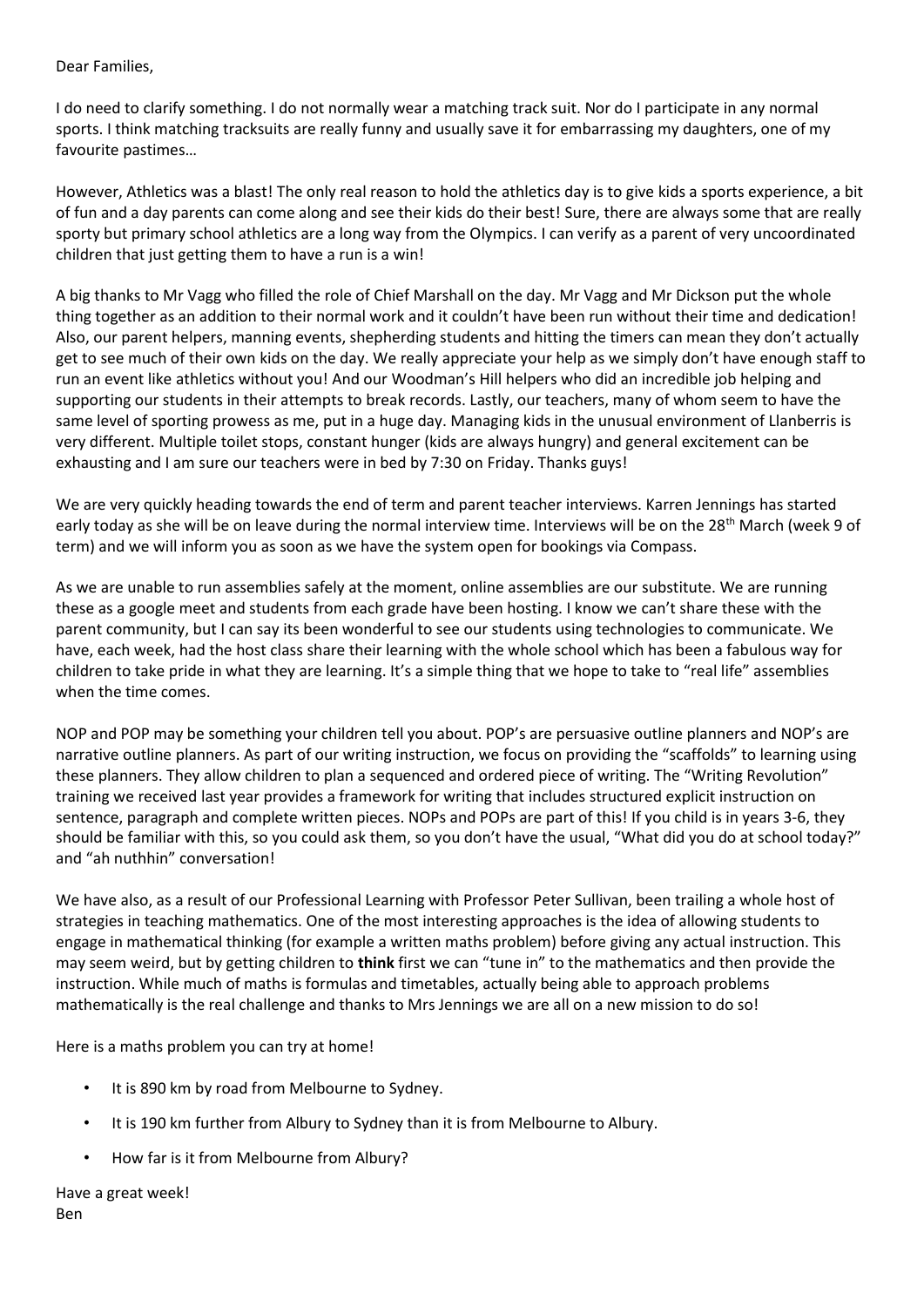#### **School Photos 2022 – Caledonian Primary School**

Annual school photos including sibling photos will be taken at Caledonian Primary School by Arthur Reed Photos on Tuesday 22nd March 2022.

#### **There is no need to return any forms or money to school.**

Unique image codes will be issued to all students on/after photo day so families can register online to view images when they become available in the web shop.

Registration is simple, just follow the 3 simple steps on your child's personalized flyer once you receive it and remember to add the codes for all your children attending this school.

Even if you registered last year, it's important that you do again this year using your child's 2022 image code to link their images for the current year with your contact details.

When images are ready to view and in the web shop, all parents who have registered will be notified by SMS and email.

#### **Once registered, please wait for notification that 2022 images are online to view before making your purchase.**

#### **Bike Helmets**

Reminder that students riding, scooting or skating to school **must wear a bike helmet.**

#### **No Hat No Play**

As we are a Sun Smart School students must wear a hat whenever they are outside at school during term 4 and Term 1. Students must have a **school wide brimmed hat**; please do not send along peak caps. Hats are available from Lowes or Beleza.

#### **CSEF-Camps, Sports and Excursion Fund**

Parents/Careers with a means tested government healthcare/pension card are eligible to receive the CSEF payments. Application forms are available from the office. We must have a CSEF application to put apply for the funding on your behalf.

#### **Chromebook Lease**

Reminder to families with students in grade 3-6 that payment for the lease of a Chromebook is \$100 for the year and is now payable at the office.

#### **School Phone Number**

Please be aware that when we are trying to contact you from school our number displays as **Private Number**.

#### **Uniform**

Caledonian Primary School requires all students to be dressed in our school uniform. A copy of our school uniform policy can be found on the school website or at the school office. Our school uniform suppliers are Crocker's and Beleza.

#### **Bell Times 2021**

First bell- 8.45 am Second bell- 8.50 am Recess- 11 am – 11.30 am Lunch Eat- 12.30 pm – 12.45 pm Afternoon Recess- 1.45 pm – 2.15 pm Students dismissed- 3.15 pm

Children arriving after 8.50 am must collect a late pass from the office.

#### **Before and After School Care**

Camp Australia run the before and after school care program at CPS. Parents interested in before and after school care should visit Camp Australia's website and follow the prompts to register and book.

#### **Absences**

If your child is not going to be attending school due to sickness, please phone our office on 53326955 so that we can enter the details of the absence or you can enter the absence details on Compass. When using Compass to enter the absence details please leave a brief comment as to why your child is unwell.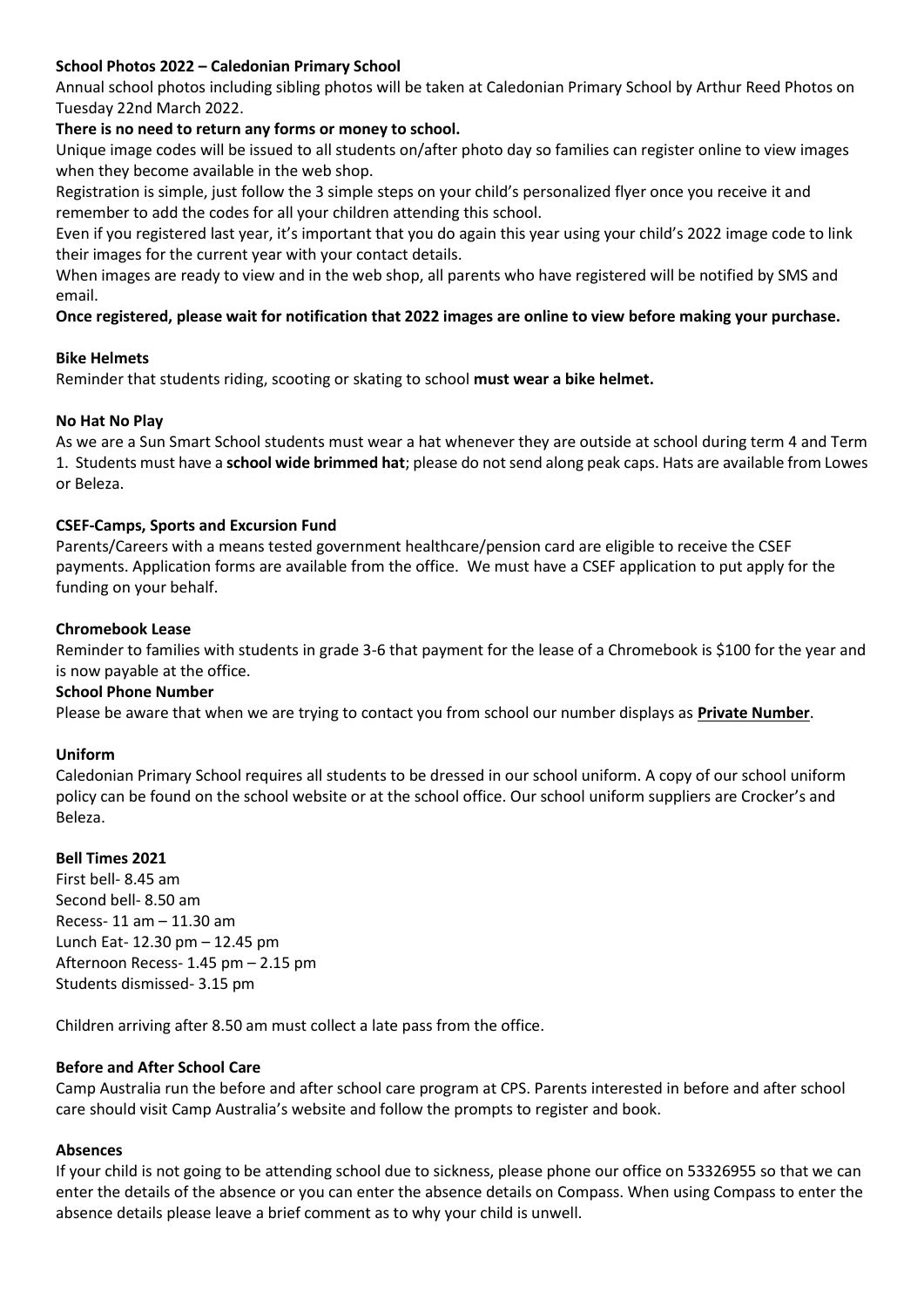| <b>Every Day Counts!</b><br>At Caledonian PS we have set ourselves the task of supporting families to achieve and part of this is making<br>sure children attend school every day. The table below clearly shows what is "normal attendance" right<br>through to the worst-case scenario, that of more than 40 days per year. We hope this makes things clearer to<br>our community. |                                                                                            |
|--------------------------------------------------------------------------------------------------------------------------------------------------------------------------------------------------------------------------------------------------------------------------------------------------------------------------------------------------------------------------------------|--------------------------------------------------------------------------------------------|
| $0 - 10$                                                                                                                                                                                                                                                                                                                                                                             | This is within the normal range. A child with this attendance rate is able to take full    |
|                                                                                                                                                                                                                                                                                                                                                                                      | advantage of the teaching and learning opportunities to them.                              |
| $10 - 20$                                                                                                                                                                                                                                                                                                                                                                            | This attendance rate is below average. A child with this attendance rate could miss over   |
|                                                                                                                                                                                                                                                                                                                                                                                      | one year of learning between prep and year 10.                                             |
| $21 - 40$                                                                                                                                                                                                                                                                                                                                                                            | This is a poor attendance rate. A child with this attendance rate could miss out on up to  |
|                                                                                                                                                                                                                                                                                                                                                                                      | two years of learning between prep and year 10,                                            |
| $40+$                                                                                                                                                                                                                                                                                                                                                                                | This is a very poor attendance rate. A child with this attendance rate could miss over two |
|                                                                                                                                                                                                                                                                                                                                                                                      | and a half years of learning between prep and year 10.                                     |

#### **Prep Enrolments 2023**

We are now accepting enrolments for preps in 2023. Enrolment packs can be collected from the office. Prep Interviews can be organised through the office.

#### **Visual Supports**

A picture speaks a thousand words! We all respond to images and using visual supports is a great way to maintain your child's focus and interest, no matter their age.

Our teachers have been exploring simple ways to use visual supports in the classroom. You can use this approach at home too.

There are many ways to use visuals, one is a visual checklist. This may support your child to develop independence in completing their morning or afternoon routines and can be adapted to any task.

If you'd like to try this with your child at home, please email [the](mailto:Natalie.karslake@education.vic.gov.au) school and request a printed or digital copy.

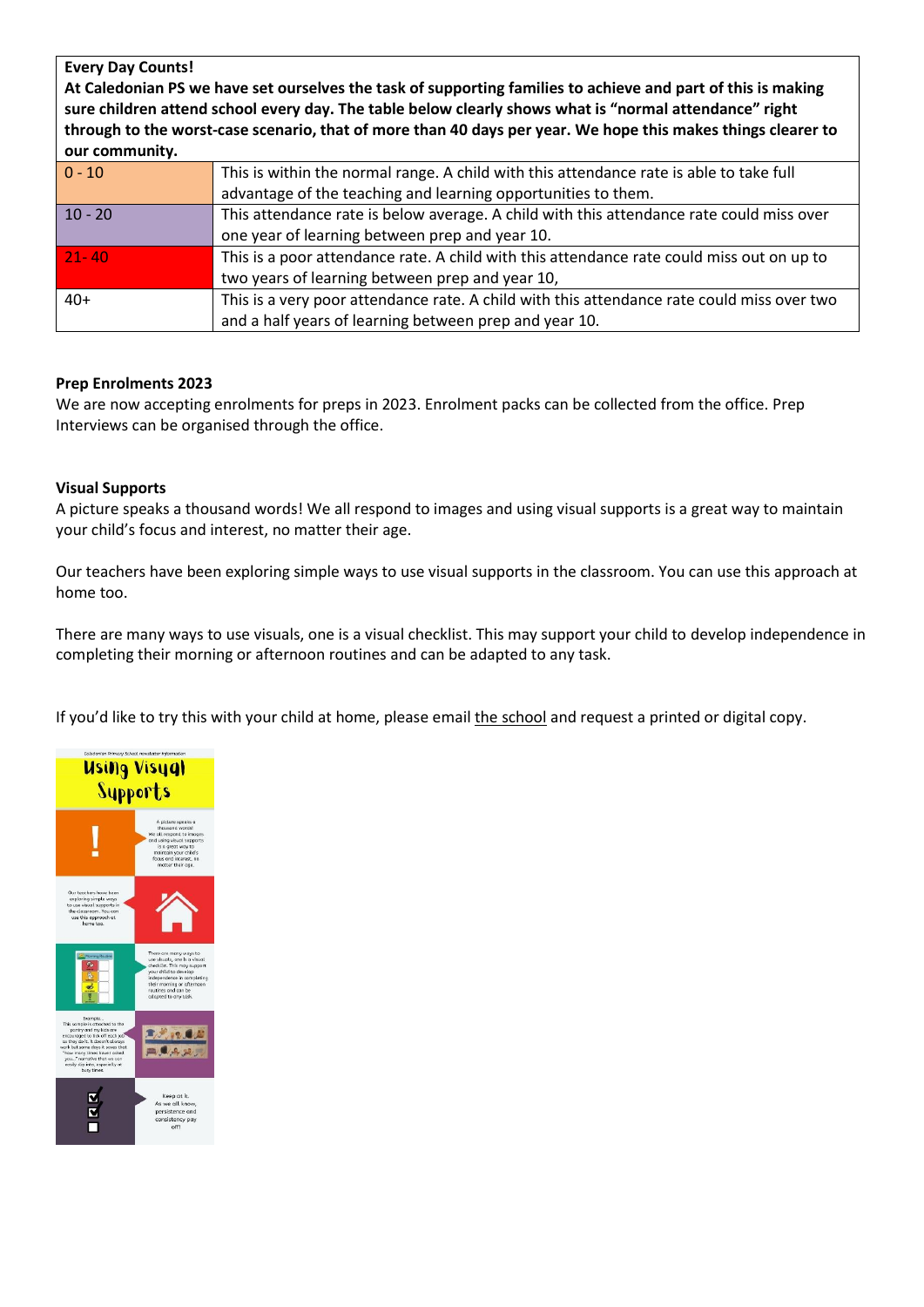**Culture · Education · Community** 



Perridak Burron Early Learning provides funded three and four-year-old Kindergarten programs in a culturally inclusive environment.

We are passionate about educating children through culture and are dedicated to providing a service focused on quality.

Contact us today to book a tour.



 $e$  admin@perridakburre

4 340-348 Humffray St North Brown Hill, VIC 3550

perridakburronel.net.au



#### **Brown Hill Playgroup @ Caledonian Primary School**

All babies and preschool age children welcome! Held every Wednesday morning 9am-11am, in the multipurpose building at Caledonian Primary School. 2 Thompson Street, Brown Hill (Excluding school and public holidays). Find us on Facebook. Any questions? Contact Caledonian Primary School on 5332 6955.

### **Kids Club at Brown Hill Uniting Church**

Kids Club is an after-school program offered to the Caledonian Primary School community by the Brown Hill Uniting Church and held in the church hall. This school term it is on Tuesdays, 8<sup>th</sup>,15<sup>th</sup> and 22<sup>nd</sup> March, 3.15 to 5.00pm. We begin with a light nutritious afternoon tea then settle in with a couple of fun games. The theme for the afternoon is based on a story from the bible, which we explore in a child friendly way, to seek meaning for us to live as people inspired by Jesus. We finish with an art, craft or cooking activity.

Our volunteers all hold Working With Children Checks and Brown Hill Church is a Safe Church. Please ask at the school office for the registration form or phone Louise on 0407 893468 for more information.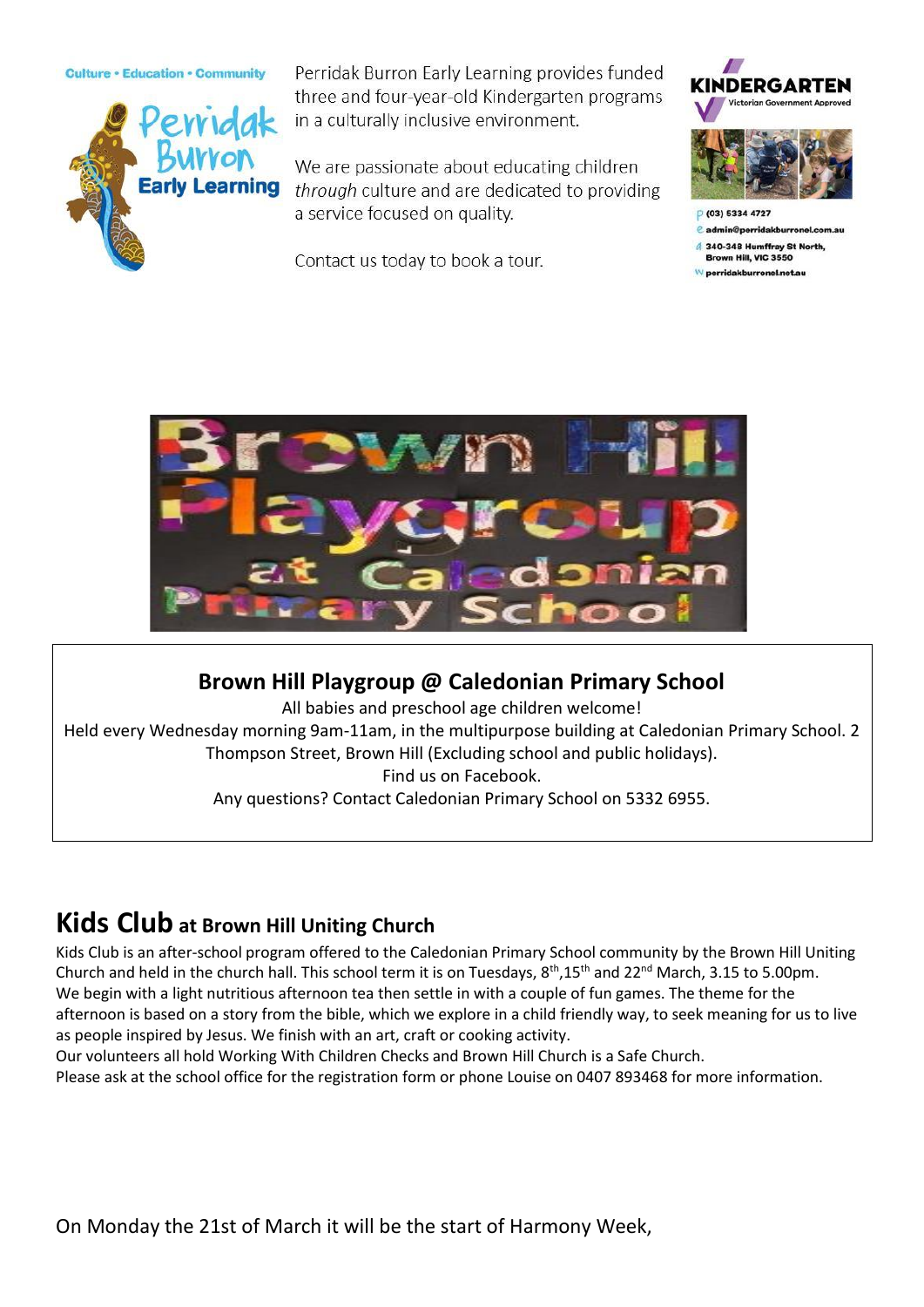We have been preparing for Harmony Week for a few weeks now and we hope you'll like it.

During Harmony Week there will be various activities to do with different cultures and what they play and learn. Our specialist classes for this week will have activities to support our harmony week celebrations. Music from different cultures, making a banner in Art and different team sports for PE.

On Monday the 21st of March, we would like students to wear an ORANGE SHIRT and bring a gold coin to support our funding to get a cover for the bike shed.

Other opportunities to wear orange could include:

- An orange ribbon in your hair or pinned on your shirt
- Orange socks
- Orange sweatbands

**Lillie, Cassie and Noah**- Student Voice Leaders.